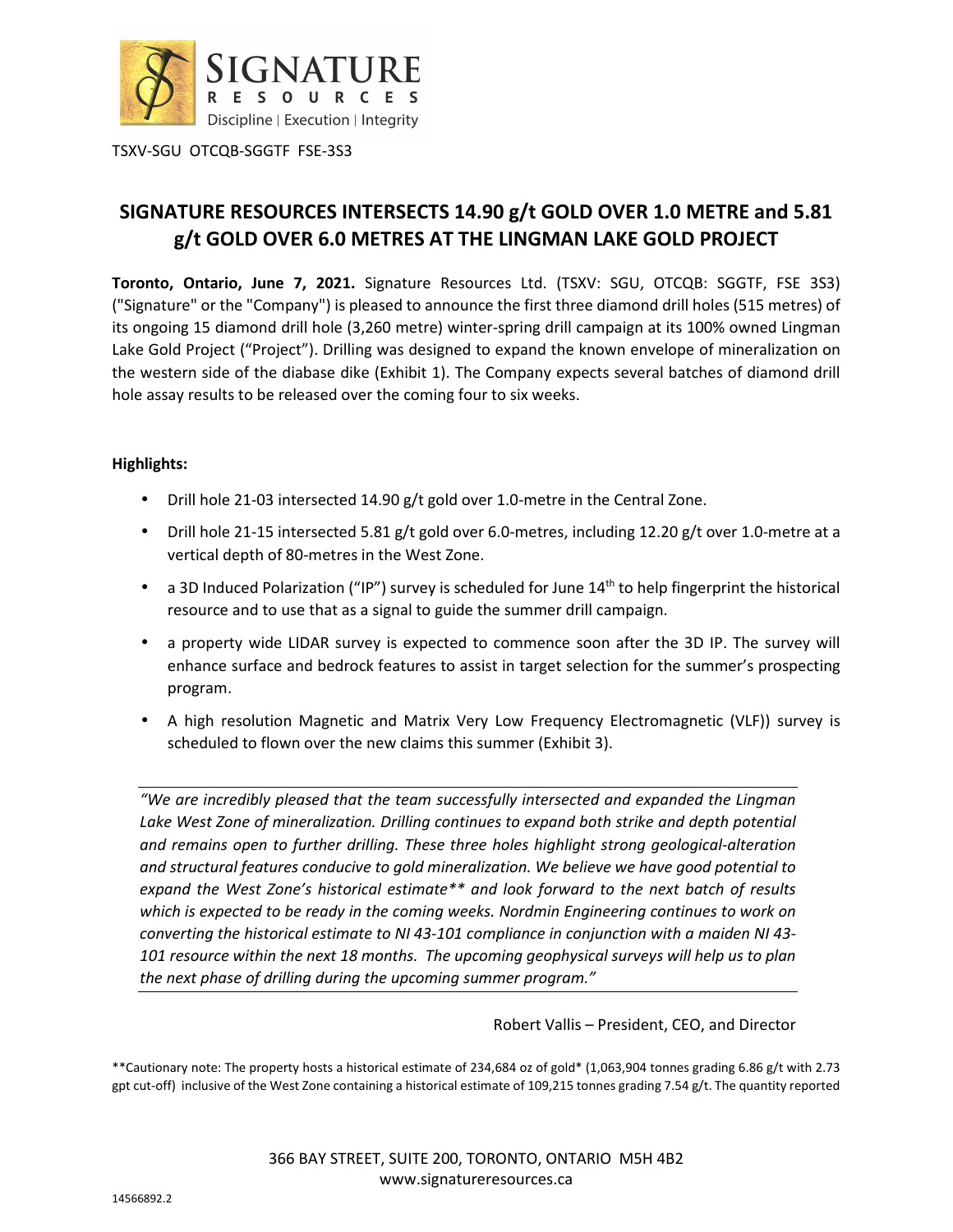

as Historical estimate is historic in nature . The issuer is not treating the Historical estimate as a Current resource estimate. A qualified person has done sufficient work to classify the Historical estimate as a Current resource estimate.

## **Geology and Diamond Drill hole Details (see Exhibits 1 and 2):**

Drill hole 21-03 intersected the West Zone from 211.0-metres to 243.0-metres. The best intervals returned 1.74 g/t over 4.0-metres from 217.0-metres to 221.0-metres and sub-grade values from 233.0 metres to 237.0-metres. This wide intercept of 32.0-metres displays West Zone style attributes of intermittent silicification, structure and sulphide mineralization The West Zone intercept highlights that at a vertical depth of 182.0-metres the system is strong and pervasive.

In addition, 21-3 intersected the Central Zone from 52.0-metres to 58.0-metres. Two intercepts one from; 119.0-metres to 120.0-metres returned 7.52 g/t and the other from 155.0-metres to 159.0-metres returned 4.16 g/t which includes 1.0-metre of 14.90 g/t. The interpretation of these intersections is pending.

Drill hole 21-15 intersected 5.81 g/t over 6.0-metres including 12.2 g/t over 1.0-metre at a vertical depth of about 80-metres. The hole was drilled in a 100-metre section of no drilling between hole 18-01 which assayed 12.15 g/t over 9.5-metres and 89-16 which assayed 4.1 g/t 6.6-metres. Significantly the core interval continued to display variable intensity of silicification with sulphide mineralization and structure typical of the West Zone.

An earlier intercept in this hole from 66.0-metres to 70.0-metre of sub-grade values correlates with the West Zone splay, located about 24-metres south of the West Zone.

Additionally, drill hole 21-02 intersected 1.78 g/t over 2.0-metres at a vertical depth of about 82-metres and at a lateral distance of 105-metres east from the West Zone mineralization envelope, and about 40 metres west of the post-mineralization diabase dike. The West Zone which occurs from 107.0-metres to 113.0-metres has an atypical feature of sold quartz vein from 107.0-metres to 113.0-metres. In the interval 107-meteres to 109-metres, the zone exhibits its usual characteristics of silicification pyrite and pyrrhotite mineralization and fault gouge.

In summary, these three holes highlight that the West Zone has strong geological-alteration and structural features conducive to gold mineralization. Pending results will further add to developing a solid base for future resource drilling.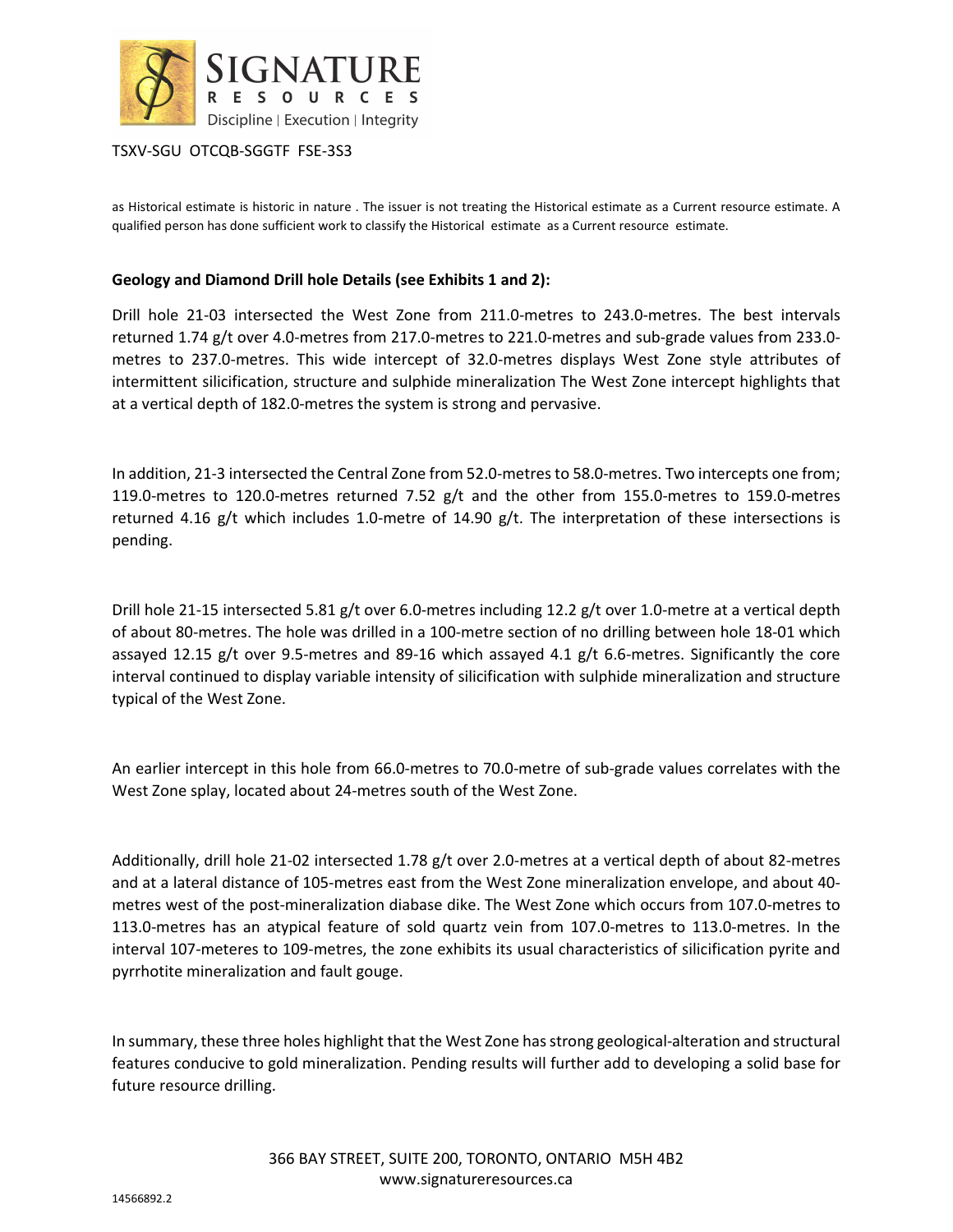

# **Geophysical and LIDAR Survey:**

To update on upcoming exploration; a 3D induced polarization survey is on schedule to commence June  $14<sup>th</sup>$ . The survey is designed to cover the Lingman Lake gold zone over the mine environment and beyond over a strike length of 2,400-metres. The survey will reach depths of 500-metres. This survey will capture resistivity and chargeability associated with the Lingman Lake gold zones providing specific target areas for the next stage of drilling.

Furthermore, at about the same time, the property wide LIDAR survey should commence and cover an area of approximately 27,113-hectares. This survey will enhance surface and bedrock features such as structure and folding to assist in target selection for this summer's prospecting programs.

During the summer, the high Resolution magnetic and Matrix VLF survey will be flown over the new ground acquired in 2020 and 2021. This survey, covering 17,602-hectares will tie into the 2018 survey and provide property wide Magnetic and VLF data. This data will compliment to the LIDAR survey to assist with target identification and selection for future follow-up programs.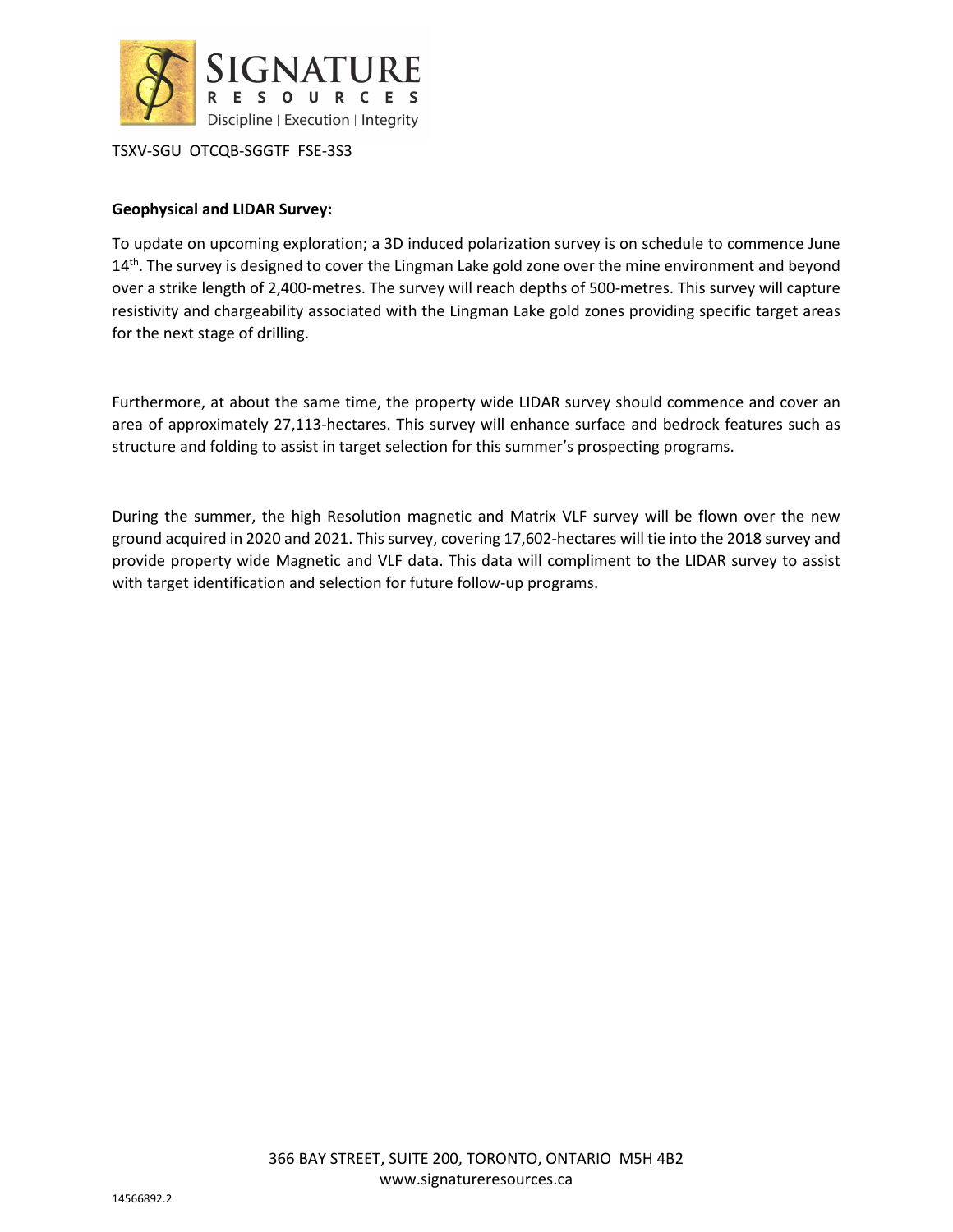



## **Exhibit 1 – Compilation map and 2021 drill plan**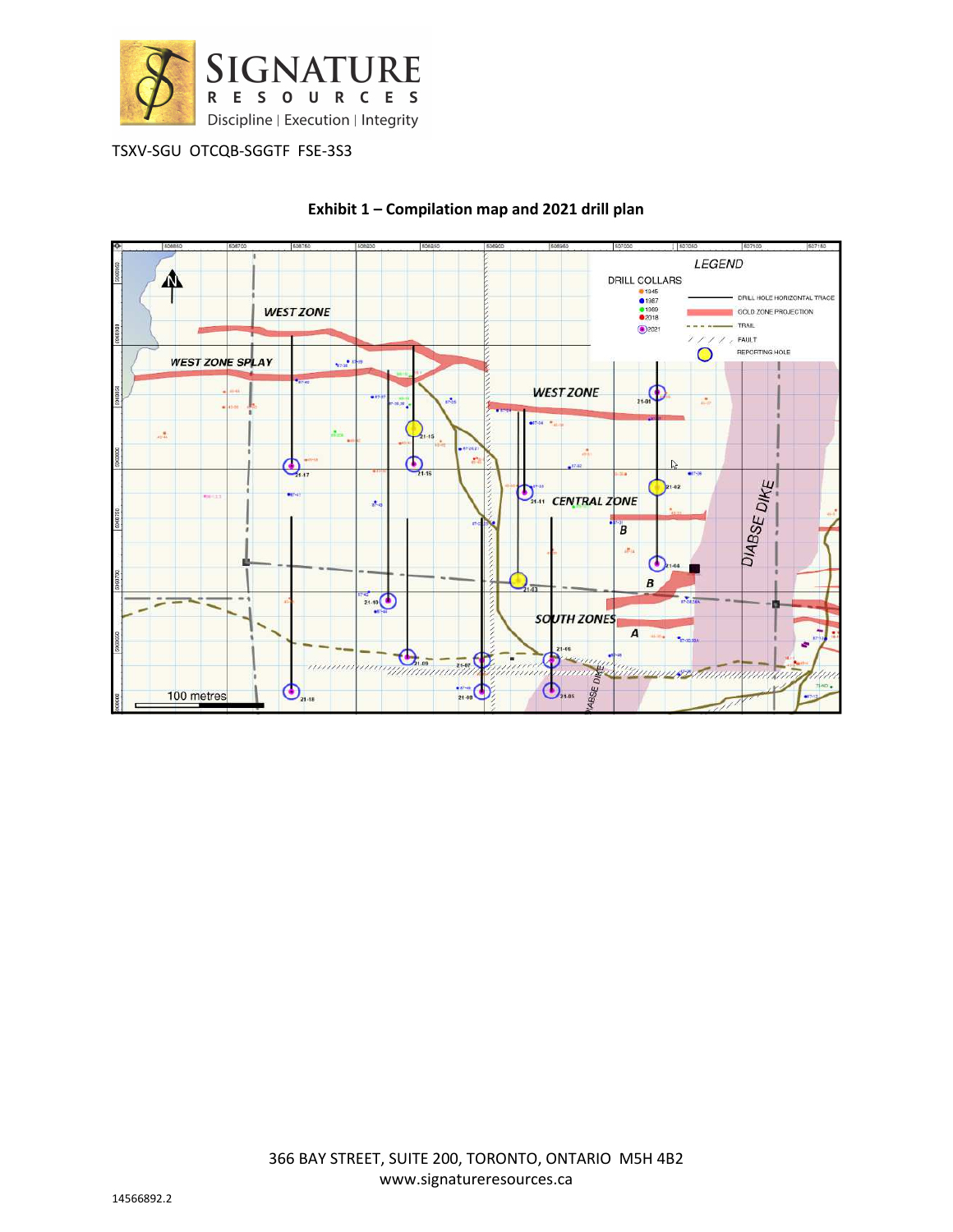

| 2021 DIAMOND DRILL HIGHLIGHTS 21-02, 21-03 and 21-15 |                                |                |                 |         |       |                |           |                  |        |
|------------------------------------------------------|--------------------------------|----------------|-----------------|---------|-------|----------------|-----------|------------------|--------|
| <b>DDH</b>                                           | Zone                           | <b>EASTING</b> | <b>NORTHING</b> | Azimuth | Dip   | From<br>meters | To meters | Length<br>meters | Au g/t |
| $21 - 15$                                            |                                | 506845         | 5968833         | 360     | $-50$ | 66.00          | 67.00     | 1.00             | 1.16   |
|                                                      | WEST SPLAY                     |                |                 |         |       | 67.00          | 68.00     | 1.00             | 0.04   |
|                                                      |                                |                |                 |         |       | 68.00          | 69.00     | 1.00             | 0.88   |
|                                                      |                                |                |                 |         |       | 69.00          | 70.00     | 1.00             | 0.20   |
|                                                      |                                |                |                 |         |       | 66.00          | 70.00     | 4.00             | 0.57   |
|                                                      | WEST                           |                |                 |         |       | 94.00          | 95.00     | 1.00             | 2.96   |
|                                                      |                                |                |                 |         |       | 95.00          | 96.00     | 1.00             | 1.93   |
|                                                      |                                |                |                 |         |       | 96.00          | 97.00     | 1.00             | 3.73   |
|                                                      |                                |                |                 |         |       | 97.00          | 98.00     | 1.00             | 5.39   |
|                                                      |                                |                |                 |         |       | 98.00          | 99.00     | 1.00             | 12.20  |
|                                                      |                                |                |                 |         |       | 99.00          | 100.00    | 1.00             | 8.67   |
|                                                      |                                |                |                 |         |       | 94.00          | 100.00    | 6.00             | 5.81   |
| $21 - 02$                                            | <b>WEST</b>                    | 507034         | 5968785         | 360     | -50   | 107.00         | 107.50    | 0.50             | 0.36   |
|                                                      |                                |                |                 |         |       | 107.50         | 108.00    | 0.50             | 2.95   |
|                                                      |                                |                |                 |         |       | 108.00         | 108.50    | 0.50             | 1.84   |
|                                                      |                                |                |                 |         |       | 108.50         | 109.00    | 0.50             | 1.96   |
|                                                      |                                |                |                 |         |       | 107.00         | 109.00    | 2.00             | 1.78   |
| $21 - 03$                                            | CENTRAL                        | 506926         | 5968709         | 360     | $-55$ | 52.00          | 53.00     | 1.00             | 0.30   |
|                                                      |                                |                |                 |         |       | 53.00          | 54.00     | 1.00             | 0.59   |
|                                                      |                                |                |                 |         |       | 54.00          | 55.00     | 1.00             | 0.02   |
|                                                      |                                |                |                 |         |       | 55.00          | 56.00     | 1.00             | 0.20   |
|                                                      |                                |                |                 |         |       | 56.00          | 57.00     | 1.00             | 0.06   |
|                                                      |                                |                |                 |         |       | 57.00          | 58.00     | 1.00             | 1.76   |
|                                                      |                                |                |                 |         |       | 52.00          | 58.00     | 6.00             | 0.49   |
|                                                      | N/A                            |                |                 |         |       | 119.00         | 120.00    | 1.00             | 7.52   |
|                                                      | N/A                            |                |                 |         |       | 155.00         | 156.00    | 1.00             | 14.90  |
|                                                      |                                |                |                 |         |       | 156.00         | 157.00    | 1.00             | 0.16   |
|                                                      |                                |                |                 |         |       | 157.00         | 158.00    | 1.00             | 0.72   |
|                                                      |                                |                |                 |         |       | 158.00         | 159.00    | 1.00             | 0.84   |
|                                                      |                                |                |                 |         |       | 155.00         | 159.00    | 4.00             | 4.16   |
|                                                      | <b>WEST</b>                    |                |                 |         |       | 217.00         | 218.00    | 1.00             | 0.74   |
|                                                      |                                |                |                 |         |       | 218.00         | 219.00    | 1.00             | 1.48   |
|                                                      |                                |                |                 |         |       | 219.00         | 220.00    | 1.00             | 0.15   |
|                                                      |                                |                |                 |         |       | 220.00         | 221.00    | 1.00             | 4.58   |
|                                                      |                                |                |                 |         |       | 217.00         | 221.00    | 4.00             | 1.74   |
|                                                      | <b>WEST</b><br><b>FOOTWALL</b> |                |                 |         |       | 233.00         | 234.00    | 1.00             | 0.92   |
|                                                      |                                |                |                 |         |       | 234.00         | 235.00    | 1.00             | 1.06   |
|                                                      |                                |                |                 |         |       | 235.00         | 236.00    | 1.00             | 0.19   |
|                                                      |                                |                |                 |         |       | 236.00         | 237.00    | 1.00             | 1.45   |
|                                                      |                                |                |                 |         |       | 233.00         | 237.00    | 4.00             | 0.91   |
| West zone strikes east-west, dip 75-degrees south.   |                                |                |                 |         |       |                |           |                  |        |

# **Exhibit 2 – Table of Diamond Drill Results**

366 BAY STREET, SUITE 200, TORONTO, ONTARIO M5H 4B2 www.signatureresources.ca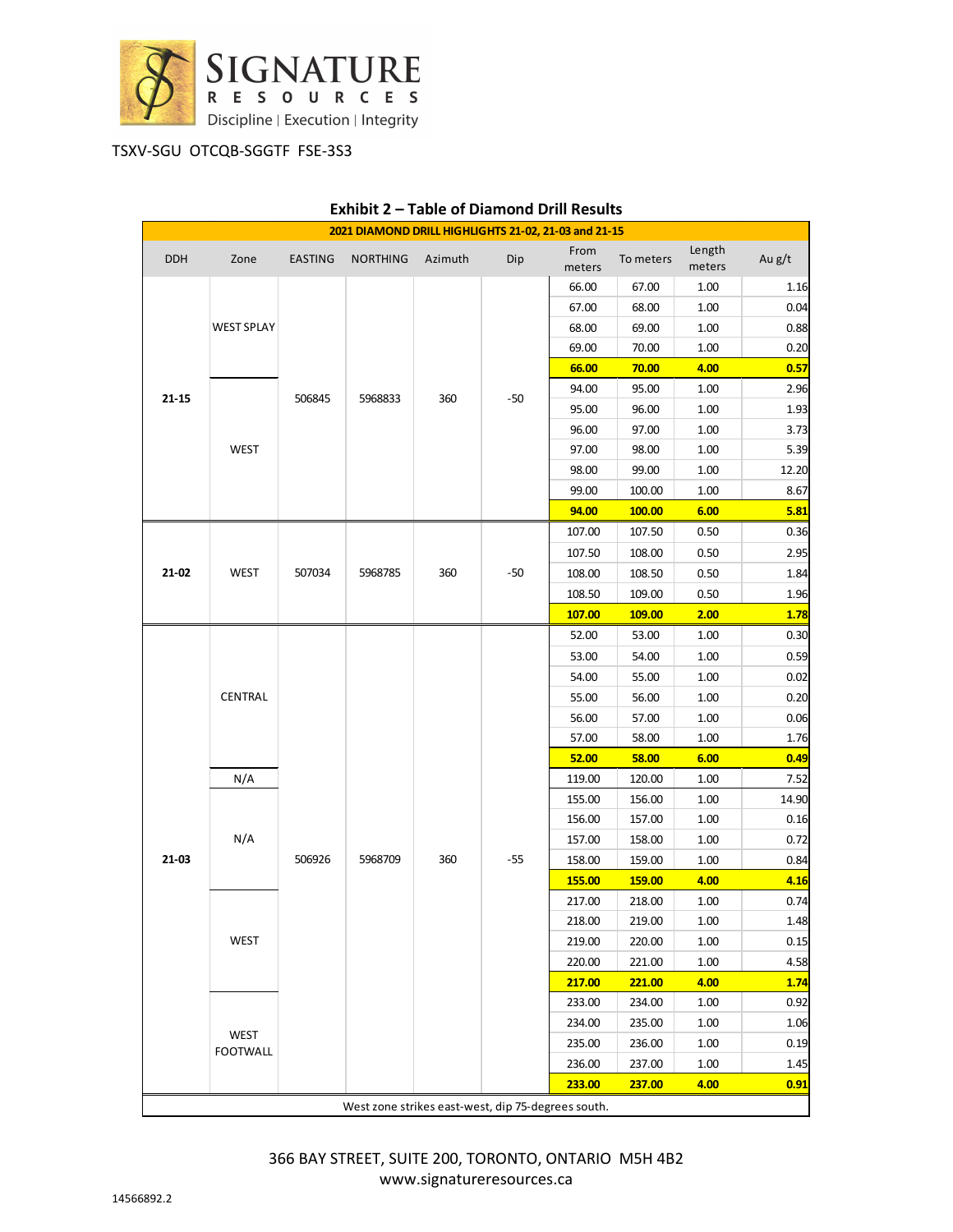



# **Exhibit 3 – 2018 and 2021 MAG-VLF Survey Area, Lingman Lake property**

# **About Signature**

The Lingman Lake gold property consists of 1,434 staked claims, four free hold full patented claims and 14 mineral rights patented claims totaling approximately 27,113 hectares. The property hosts an historical estimate of 234,684 oz of gold\* (1,063,904 tonnes grading 6.86 g/t with 2.73 gpt cut-off) and includes what has historically been referred to as the Lingman Lake Gold Mine, an underground substructure consisting of a 126.5-meter shaft, and 3-levels at 46-meters, 84-meters and 122-meters depths.

\*This historical resource estimate is based on prior data and reports obtained and prepared by previous operators, and information provided by governmental authorities. A Qualified Person has not done sufficient work to verify the classification of the mineral resource estimates in accordance with current CIM categories. The Company is not treating the historical estimate as a current NI 43-101 mineral resource estimate. Establishing a current mineral resource estimate on the Lingman Lake deposit will require further evaluation, which the Company and its consultants intend to complete in due course. Additional information regarding historical resource estimates is available in the technical report entitled, "Technical Report on the Lingman Lake Gold Property" dated January 31, 2020, prepared by John M. Siriunas, P.Eng. and Walter Hanych, P.Geo., available on the Company's SEDAR profile at www.sedar.com